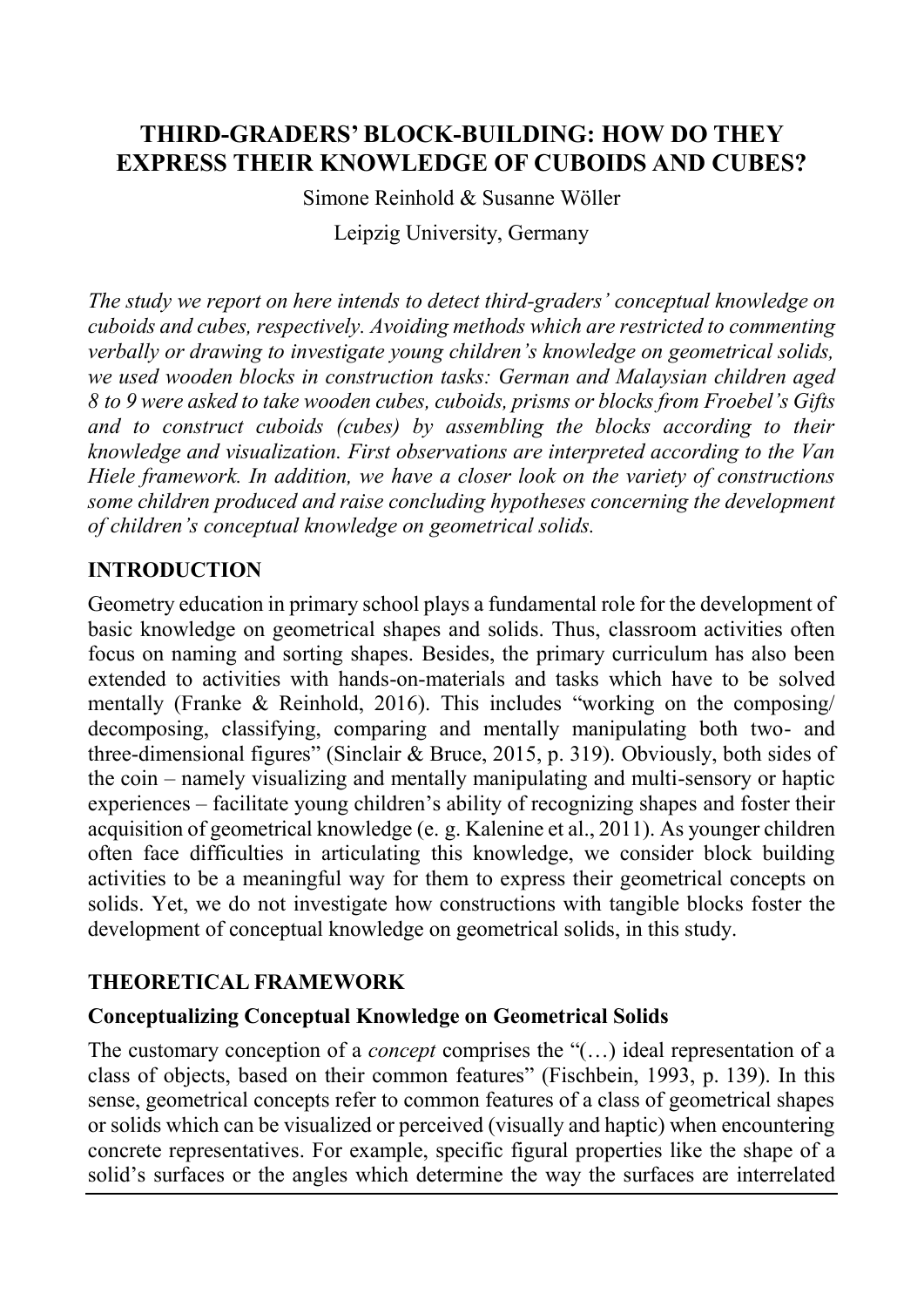may indicate that a representative is part of a certain class of solids. Based on this notion, students' conceptual knowledge on geometrical solids reaches beyond the capability of correctly naming concrete representatives or giving a verbal definition, later on at secondary level. It rather comprehends the perception, visualization and identification of distinctive properties which refers to individual mental images students have while thinking of a specific solid (cf. Tall & Vinner, 1981). In addition, Vollrath (1984, p. 9-10) suggests that geometrical concept knowledge can be operationalized by illustrating examples of a certain category of shapes or solids, by assigning the term to a superordinate term, or by solving problems which correspond to the used term and its associated properties.

### **Development of Conceptual Knowledge on Geometrical Solids**

The development of geometrical concept knowledge from primary to secondary has been described by the well-known Van Hiele Model which defines five levels of development which are based on previous level(s) and include specific characteristics: School starters and younger children most often classify shapes according to their holistic appearance which is limited to recognition of resemblance. At this level of *VISUALIZATION* "There is no why, one just sees it." (Van Hiele, 1986, p. 83) Thus, identification of prototypes at this level is fairly easy and enables children to identify other shapes or to visually distinguish different types of four-side figures (e. g. rectangles, parallelograms). Yet, shape recognition is limited to recognition of resemblance and does not pay attention to reasoning on properties or (sub-ordinate) relations between different shapes. In addition, Clements et al. (1999) and others discuss a pre-recognitive level which characterizes young children's abilities before reaching the level of *VISUALIZATION*. Based on this and at the ensuing level of *ANALYSIS*, children are capable of taking a shape's properties into account when they decide upon categorization. Activities of (de)composing, discussing and reflecting upon those activities facilitate children's noticing of properties, but still, they do not realize relationships between properties and are unable to give a concise definition (with necessary and sufficient conditions). Thus, they are usually not able to tell that a cube is a very special cuboid. Only when children are able to cope with questions concerning relationships of shapes and when they start arguing about the impact of various properties on relations among shapes in their definitions, children have reached the level of *ABSTRACTION* (Van Hiele, 1999, p. 311).

#### **Expressing Geometrical Knowledge in Drawings and Constructions**

In numerous previous studies, scholars have analyzed children's drawing processes and products to get access to children's understanding and their developmental stages of conceptual knowledge on geometrical shapes. For example, knowledge on the variety of triangles and quadrilaterals in terms of identifying, sorting and comparing representatives was detected by Burger & Shaughnessy (1986). Maier & Benz (2014) stated an immense variety in understanding the concept of triangles according to their analysis of German and English primary children's drawings, too. A significant relationship between children´s drawings and their geometric understanding was also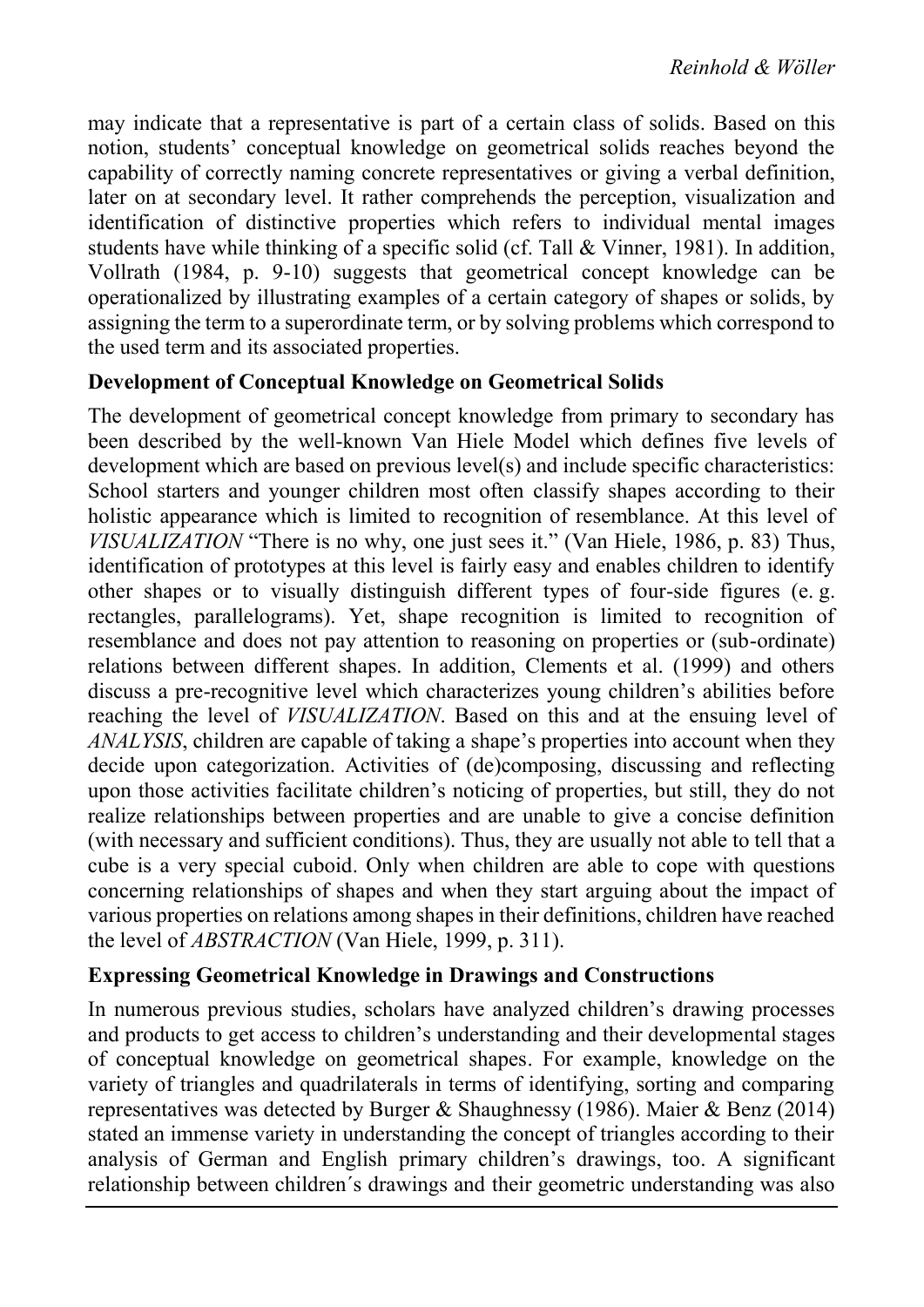stated by Thom & McGarvey (2015), and Hasegawa (1997) tried to identify stages on the development of an *n*-gon-concept by using drawing activities and rotations. These and other studies regard student´s drawings as a representation of student´s geometric concepts (cf. Hasegawa, 1997, p. 177). In line with this research, children's drawing processes and products are widely accepted as individual expressions of spatial abilities (Milbrath & Trautner, 2008) or spatial structuring of two-dimensional shapes (Mulligan et al., 2004; Mulligan & Mitchelmore, 2009). Based on the work of Lewis (1963) who was among the first to investigate how children draw a cube, Mitchelmore (1978) examined how children aged 7 to 15 draw cubes, cuboids, cylinders and four-sided pyramids. Yet, these and following studies have to cope with children's limited drawing skills concerning three-dimensional shapes in primary age. Hence, we derive only very specific information on children's geometrical knowledge on solids when we ask them to draw a solid.

A promising alternative can be found in concrete constructions with blocks: When playing with blocks, even young children deal with geometrical congruence or they distinguish solids according to their properties which is an important aspect of geometrical concept knowledge (see above). Besides, they reflect on spatial relations, orientations or the structure of a three-dimensional array. In Reinhold et al. (2013), we reported on (young) children's difficulties in the (re)construction of cube arrays for purposes of enumeration, but we also found evidence in many ensuing studies<sup>1</sup> that children's fine motor function and their general haptic competence to assemble single blocks or components to three-dimensional arrays is usually entirely developed at the age of 9.

# **RESEARCH QUESTIONS, DATA COLLECTION AND ANALYSIS**

Based on this theoretical framework, we assume that analyses of differences in individual construction processes and products (which may, additionally, be commented verbally) provide deeper insight into children's visualization of solids. This is expected to contribute to a deeper understanding of children's concept knowledge on geometrical solids, while we were interested in exploring to what extent third-graders can articulate their conceptual knowledge on geometrical solids via constructing activities with wooden blocks:

- What kind (and sizes) of cubes and cuboids do third-graders construct and which variations occur?
- Are these constructions in line with their verbal explanations?

l

 How can we interrelate these results with Van Hiele framework and is there a necessity and supportive data to enrich the framework?

<sup>&</sup>lt;sup>1</sup> Data was gained in various unpublished Master Theses research studies which reported on part-studies of the project (Y)CUBES at the Universities of Braunschweig and Leipzig, Germany (cf. Reinhold et al, 2013).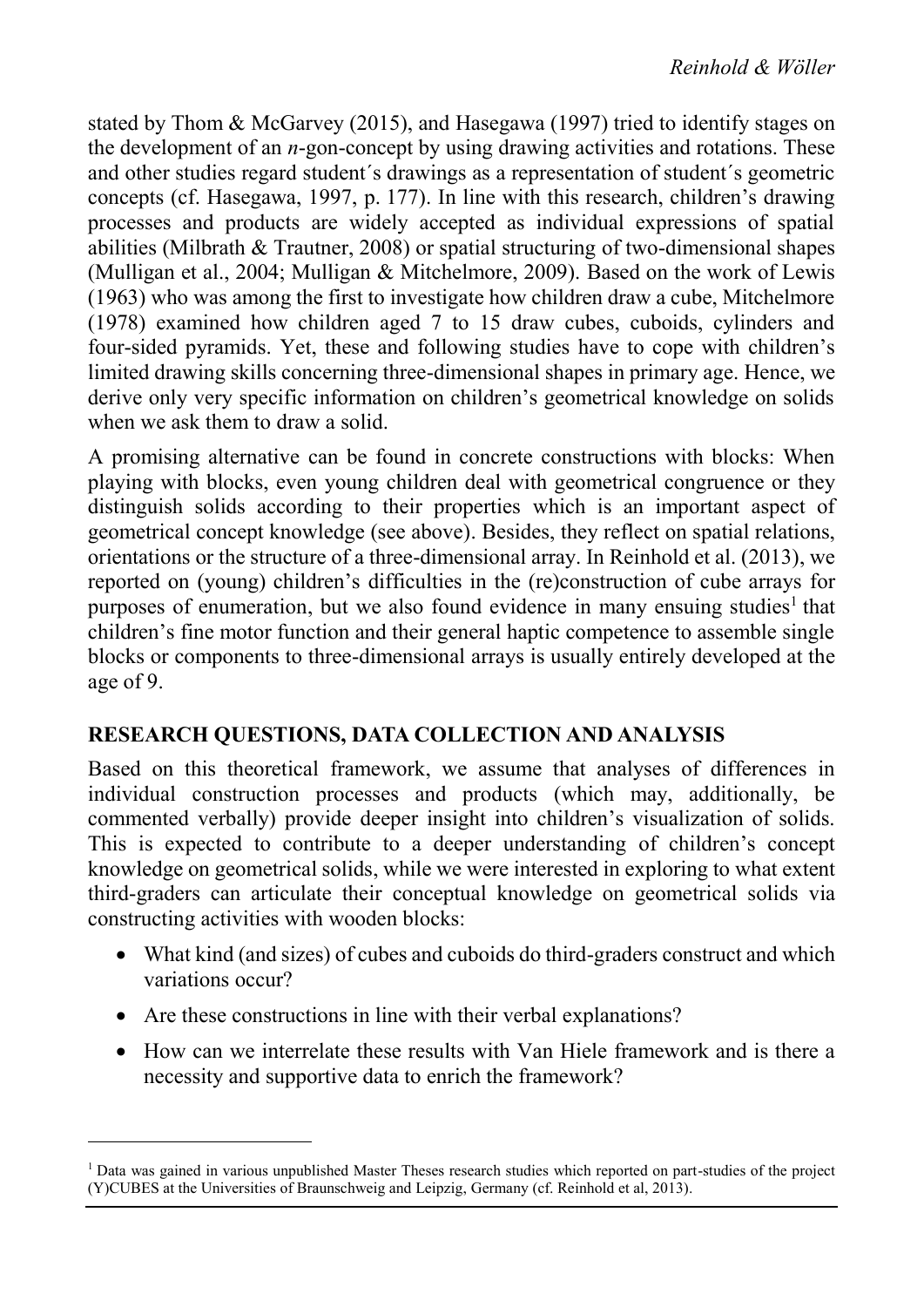Data collection focused on one-on-one-interviews with ten children aged eight to nine in a primary school in one of the larger East-German cities and with twelve nine year-olds in a primary school in a Northern Malaysian city in 2015 ("Grundschule" in Germany and "Malay-medium National School" in Malaysia)<sup>2</sup>. In the beginning, children were asked to explain their ideas and knowledge concerning cubes and cuboids in a short dialogue with the interviewer. Afterwards, a variety of tasks (e. g. "Please, build a cuboid using these blocks.") invited them to express their knowledge on cubes and cuboids via construction activities with wooden cubes, cuboids, prisms and a collection of different blocks (Froebel´s Gift 6). During their constructions, they were encouraged to describe their proceeding. A manual for all interviews referred to previous research related to the development of geometrical thought (e. g. Crowley, 1987). All interviews were transcribed verbatim and coded with software support by Atlas.ti. A coding guideline was developed mainly according to Grounded Theory Methods (Corbin & Strauss, 2015), trying to detect new facets of articulating conceptual knowledge on geometrical solids and to generate new hypotheses concerning the development of third-graders' geometrical concepts.

# **EXCERPTS FROM THE RESULTS**

Qualitative analyses of the data reveal a wide variety among either the German or the Malaysian children's construction activities, and thereby indicate a wide variety in third-graders geometrical concept knowledge on the selected solids.

The range of *PRODUCTS FOR CUBOIDS* (using cubic blocks) included regular cubes (e. g.  $2 \times 2 \times 2$  or  $3 \times 3 \times 3$ ), convex constructions with various identical layers (e. g. 3 x 4 x 2), and flat constructions made of only one layer of attached cubes (put as a "lying layer" or as "walls", e. g. made of  $2 \times 5 \times 1$  or  $3 \times 1 \times 1$  cubes). Additionally, we observed children who (correctly) identified rows of entirely connected cubes (e. g. 3 x 1 x 1) as cuboids (see first row in figure 1).



Figure 1: Variety of cuboids constructed by third-graders

 $\overline{a}$ 

<sup>&</sup>lt;sup>2</sup> Data collection in Malaysia was supported by the DAAD (Higher Education Dialogue with the Muslime World; Faculty of Education, Leipzig University, Germany and Universiti Sains Malaysia, Penang; "Pupil's Diversity and Success in Education in Germany and Malaysia").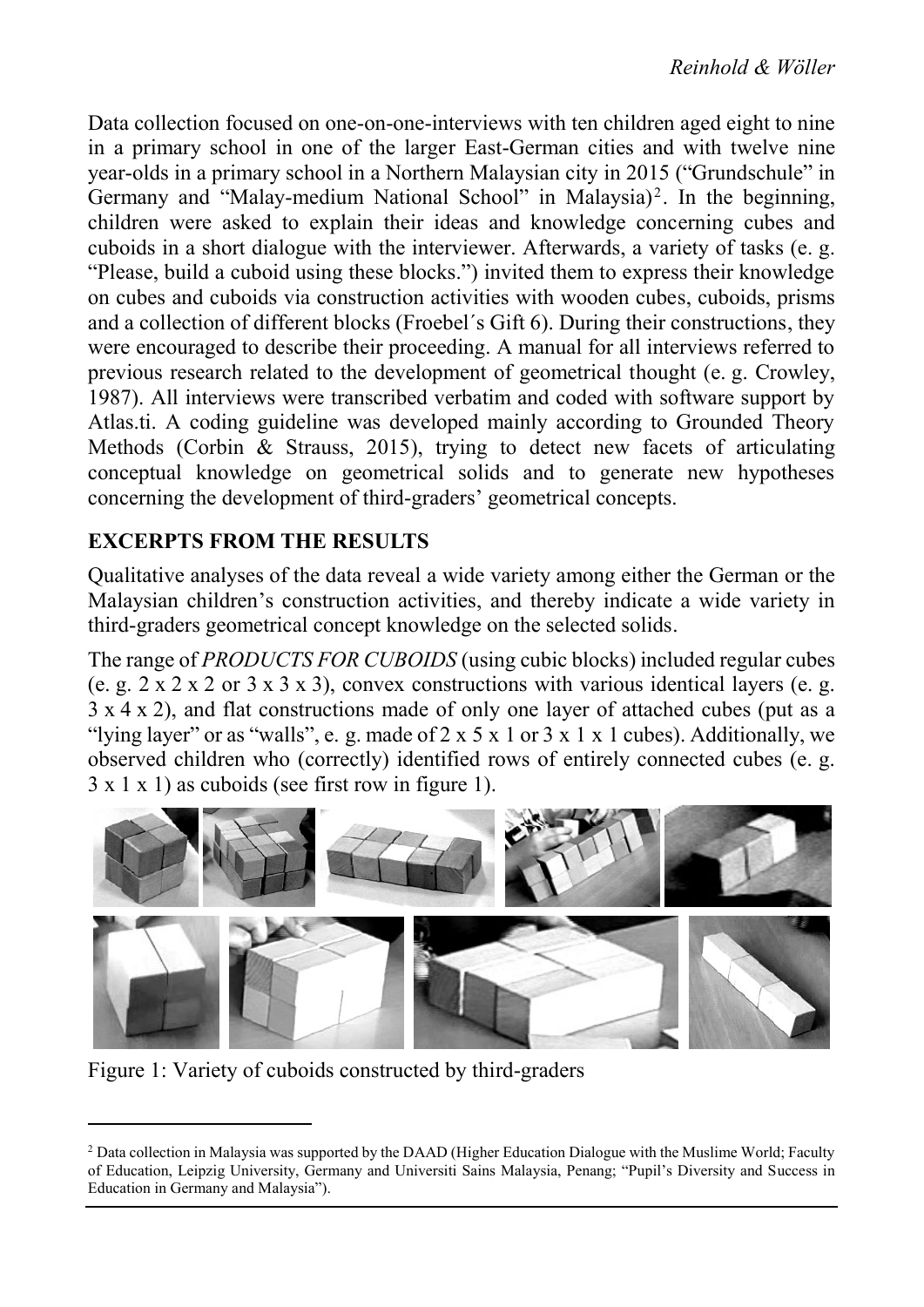Most interestingly, solutions which led to prototypical representatives (convex with various layers or flat lying, e.g. a  $2 \times 3 \times 4$  cuboid) were prevailing, whereas constructions resembling "thin and long" objects (with several cubes which are aligned as a row in horizontal position) were rare (see table 1 for a brief overview on types of (correct) representatives for cuboids ten German and twelve Malaysian children constructed with some children finding various solutions). Very similar types of products were constructed when children used cuboid blocks for the construction of bigger cuboids (see second row in figure 1).

| type of product               | total among German<br>children (using cubes) | total among Malaysian<br>children (using cubes) |
|-------------------------------|----------------------------------------------|-------------------------------------------------|
| Cube                          |                                              |                                                 |
| convex with<br>various layers |                                              | 4                                               |
| flat lying                    | 12                                           |                                                 |
| flat wall                     |                                              |                                                 |
| row                           |                                              |                                                 |

Table 1: Total number of correct representatives of cuboids in constructions

Taking a closer look on the *PRODUCTS FOR CUBES* children constructed during the interviews, we made the general observation that the property of quadratic surfaces is obviously a fairly dominant split of knowledge children express in their constructions. Yet, most children focus on a square base area during their constructions (see figure 2, two examples on the right side). For example, we found that three (out of ten) German children constructed only the quadratic base of the solid and named this building a "cube". Similarly, three (out of twelve) Malaysian children presented the same kind of construction.



Figure 2: Two "cubes" constructed during the same sequence and further constructions named as "cubes" (with common feature of a quadratic base).

The German third-grader Anna struggles with the demands she has to cope with when constructing a cube, too: Within a longer sequence of the interview she initially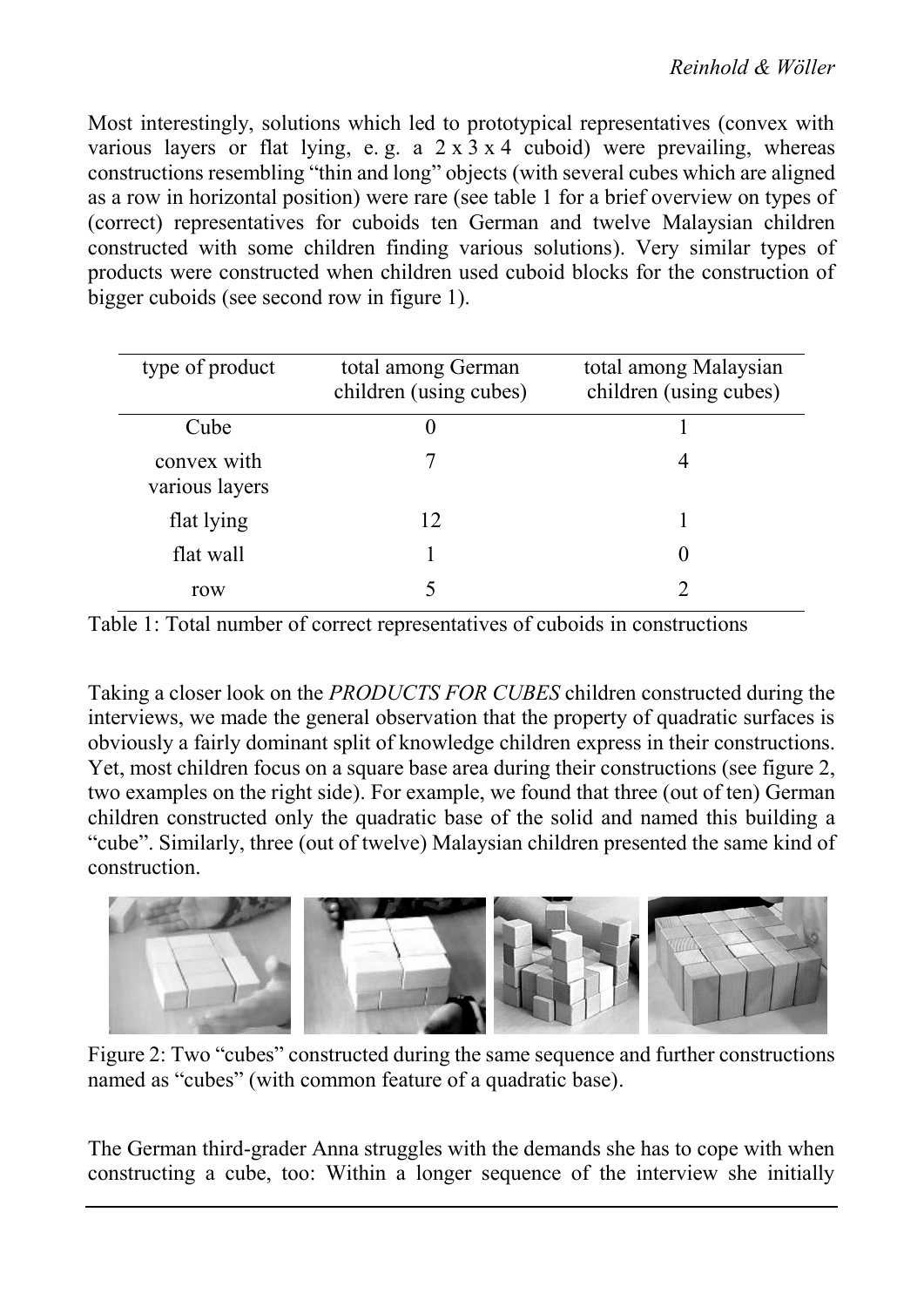constructs a flat lying cuboid with all blocks arranged in a quadratic array. Next, she constructs a second quadratic layer on the lower quadratic layer – naming both constructions a "cube" (see figure 2, first and second picture). Additionally, her focus lies on quadratic arrays as a starting point when building cuboids, as well. She does not identify the thin and long cuboid (from Froebel´s Gift) as a cuboid ("No, this one is not a cuboid, because it is too long."), but identifies another cuboid (from Froebel´s Gift) with the feature of two quadratic surfaces correctly. These comments and constructions are in line with Anna's verbal explanation in the beginning of the interview "A cube is quadratic." and "A cuboid has equal long sides, except for this side (*showing the lateral quadratic surfaces of a block lying on the table.*)." In summary, we can state that Anna is on her way to the level of *ANALYSIS* as she tries to use descriptive mathematical knowledge when giving comments on her construction (e. g. using mathematical terms like "side" or "edge").

On one hand, these observations obviously reveal problems in developing a sound geometrical concept of "cuboid" and the sub-ordinate concept of "cube". On the other hand, most German children tried to name properties and offered answers like "because it has equally long edges" when they were asked to explain why they considered their own building to be a cube. Some Malaysian children were capable of arguing in a similar way and offered arguments like "It looks the same from all sides." or "All surfaces are the same and it's three-dimensional."

Another interesting aspect was to observe cognitive conflicts some German children faced when using the material: For example, they said "With cuboid-bricks I can´t build a cube.", "With this strange bricks (*referring to prisms)* I can´t build a cube or cuboid." or "With triangles I can´t build a cube." This reveals that the participating third-graders often *DO* identify at least a limited set of common features of cuboids (and of the sub-ordinate class of cubes) in the sense of Fischbein (1993). Yet, they obviously often have difficulties in considering all relevant features at the same time.

Compared to German children, children's block constructions in Malaysia revealed a wider distribution on different developmental stages of geometrical concept knowledge (e. g. several children stating "I just know this is a cube." at the level of *VISUALIZATION*, but only a few children listing properties of the constructed object in detail at the level of *ANALYSIS*). These differences could be due to language peculiarities: In German, the term "Wuerfel" is used in children's every-day-life. It serves both for dice and cubes and is particularly different from "Quader" (cuboid), whereas there is a significant similarity of the words "cubes" and "cuboids" (which is also obvious in Bahasa Malay some children speak at home: "Bentuk Kiub" or "Bentuk Kubus" for "cube" and "Dadu" for "dice").

# **CONCLUSIONS AND OUTLOOK**

Aiming at more detailed information on the question how third-graders articulate their geometrical knowledge via constructions with wooden blocks, we found an impressive variety of different types of products and of individual approaches which provided the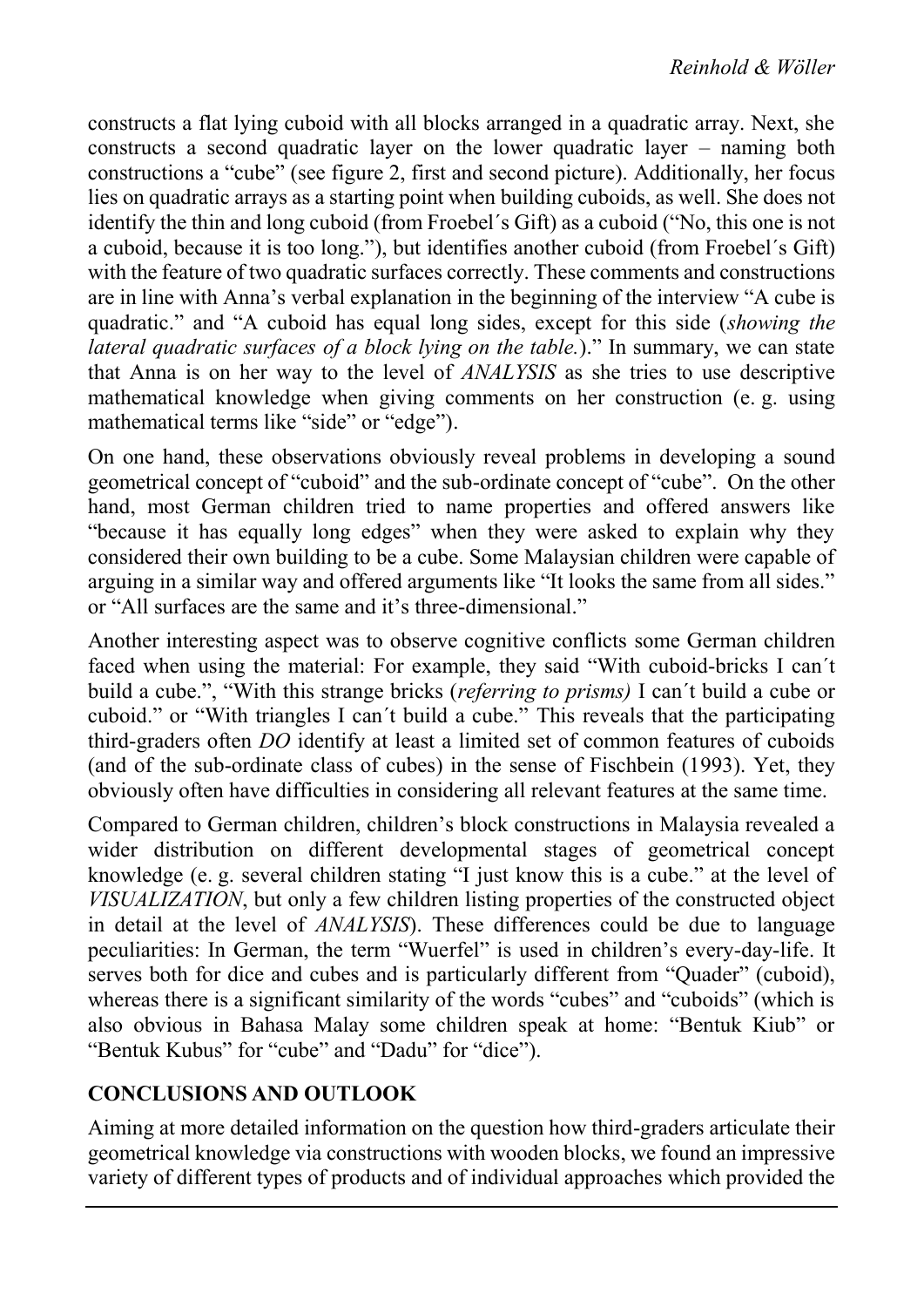opportunity to interrelate the constructive activities with the Van Hiele framework. According to our analyses of third-graders' conceptual knowledge on cubes and cuboids, none of the participating German and Malaysian children was in the phase of transition from *ANALYSIS* to *ABSTRACTION* – a result which is basically in line with similar studies (e. g. Szinger, 2008, p. 173). All children faced difficulties in realizing relationships between the geometrical solids cube and cuboid. The more surprising results were the difficulties some children had in constructing *ANY* correct representative of adjacent blocks for either cubes or cuboids or both.

Additionally, the results from our work with children of different cultural backgrounds may serve as an empirically grounded enrichment of the Van Hiele framework – keeping in mind that all data only derived from a fairly small sample  $(N = 22)$ . The results also raise new hypotheses concerning the development of children's conceptual knowledge on geometrical solids: As the variety we detected among third-graders is likely to enlarge in ensuing years of children's development, the individual variety and flexibility in constructing cuboids and cubes and the ability to give comments might extent and change during a longer phase of children's individual development (especially from grade three until grade five). In this sense, the results of our initial study in this field provides the starting point for a longitudinal study we have set up recently. This is encouraged by a particular interest in children's development on geometrical concept knowledge on cuboids and cubes which has not been tracked intensely, so far.

# **References**

- Burger, W. F., & Shaughnessy, J. M. (1986). Characterizing the Van Hiele Levels of Development in Geometry. *Journal for Research in Mathematics Education*, 17(1), 31-48.
- Crowley, M. (1987). The Van Hiele Model of the Development of Geometric Thought. In M. Montgomery Lindquist (Ed.), *Learning and Teaching Geometry, K-12* (Yearbook of the National Council of Teachers of Mathematics, pp. 1-16). Reston, VA: NCTM.
- Clements, D. H., Swaminathan, S., Zeitler Hannibal, M. A., & Sarama, J. (1999). Young Children´s Concept of Shape. *Journal for Research in Mathematics Education*, *30*(2), 192-212.
- Corbin, J., & Strauss, A. (2015). *Basics of Qualitative Research: Techniques and Procedures for Developing Grounded Theory*. Thousand Oaks: Sage.
- Fischbein, E. (1993). The Theory of Figural Concepts. *Educational Studies in Mathematics*, *24*(2), 139-162.
- Franke, M., & Reinhold, S. (2016). *Didaktik der Geometrie in der Grundschule*. Wiesbaden: Springer.
- Hasegawa, J. (1997). Concept Formation of Triangles and Quadrilaterals in the Second Grade. *Educational Studies in Mathematics*, *32*(2), 157-179.